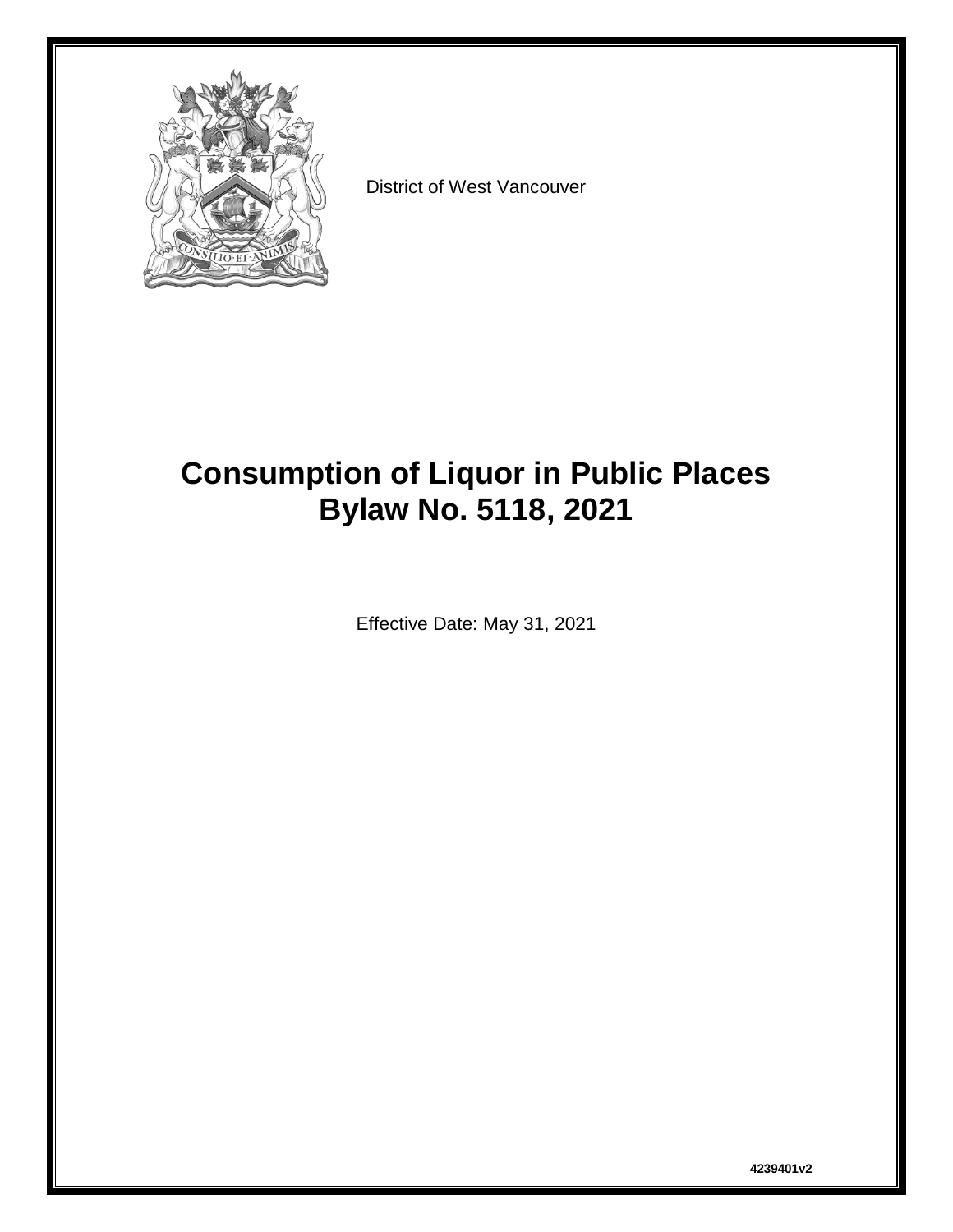# **Consumption of Liquor in Public Places Bylaw No. 5118, 2021**

## **Table of Contents**

| Schedule A - Map of Millennium Park Showing Permitted Space5 |  |
|--------------------------------------------------------------|--|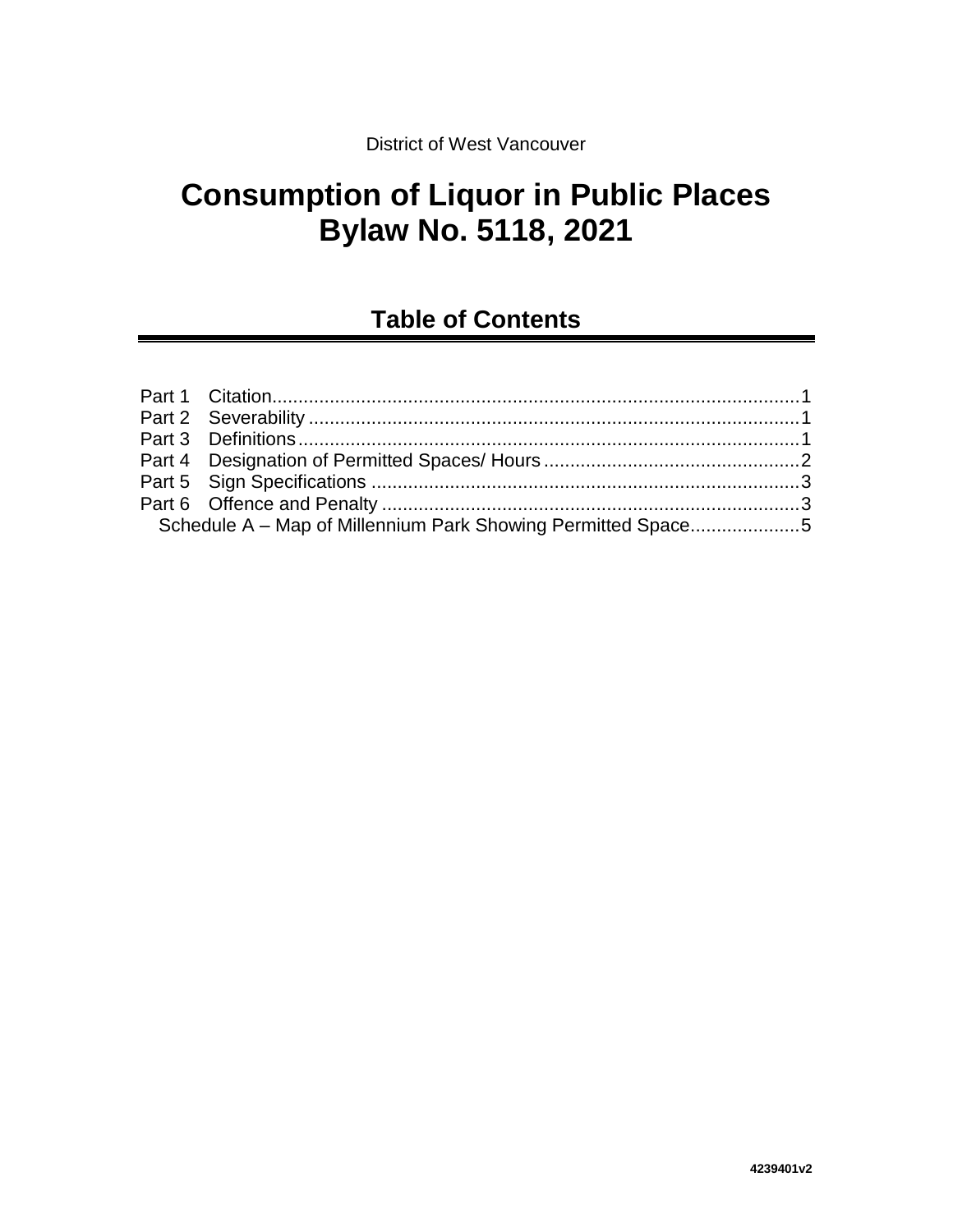District of West Vancouver

# **Consumption of Liquor in Public Places Bylaw No. 5118, 2021**

A bylaw to establish consumption of liquor in public places.

WHEREAS the *Liquor Control and Licensing Act* authorizes Council to enact a bylaw designating a public place, or part thereof, as a place where liquor may be consumed during certain hours,

AND WHEREAS Council of The Corporation of the District of West Vancouver deems it expedient to designate certain public places within District Property where Liquor may be consumed out of doors;

<span id="page-2-0"></span>NOW THEREFORE, the Council of The Corporation of the District of West Vancouver enacts as follows:

#### **Part 1 Citation**

1.1 This bylaw may be cited as Consumption of Liquor in Public Places Bylaw No. 5118, 2021.

#### <span id="page-2-1"></span>**Part 2 Severability**

2.1 If any part, section, subsection, clause or sub-clause of this Bylaw is, for any reason, held to be invalid by the decision of a court of competent jurisdiction, it will be severed and the validity of the remaining provisions of this Bylaw will not be affected.

#### <span id="page-2-2"></span>**Part 3 Definitions**

3.1 In this Bylaw:

"District Property" means a parcel, lot, block, strata lot, public park, or other area of land that is located in the District of West Vancouver and which is either owned or occupied by the District, or in which the District has vested interest pursuant to a statute, and includes a highway that is vested in the District;

"District" means the District of West Vancouver;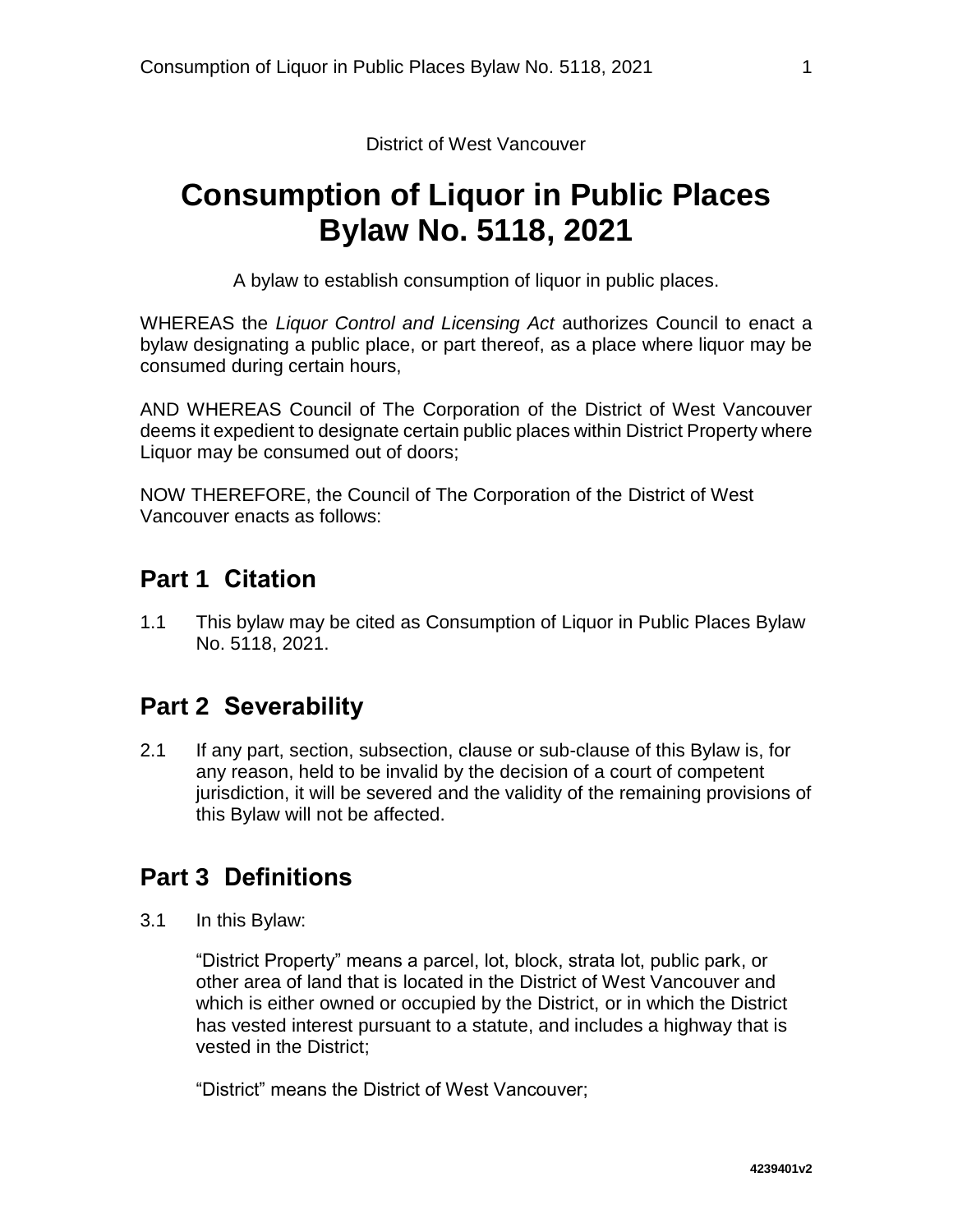"Dusk" means astronomical dusk, being the dark part of twilight, when the daylight has almost gone but it is not yet completely dark";

"Liquor" means, subject to the Liquor Control and Licensing Regulations, beer, wine, spirits or other product that is intended for human consumption and that contains more than 1% of alcohol by volume;

"Liquor Control and Licensing Act" means the *Liquor Control and Licensing Act*, SBC 2015, Chapter 19, as amended or replaced from time to time;

"Liquor Control and Licensing Regulations" means the Liquor Control and Licensing Regulation, B.C. Reg.241/2016, as amended or replaced from time to time;

"Permitted Space" means a Public Place or part of a Public Place that is District Property and has been designated by Council by this Bylaw as a place where Liquor may be consumed, but does not include a building, structure, vehicle, or other installation within the Public Place unless that has been expressly designated by Council in this Bylaw.

"Public Place" includes a place, building or vehicle to which the public is invited or has or is allowed access.

"Sign" has the meaning ascribed to it in the "Sign Bylaw No. 4499, 2007".

#### <span id="page-3-0"></span>**Part 4 Designation of Permitted Spaces/ Hours**

- 4.1 Public Places or parts thereof described in Schedule A to this Bylaw and further identified by signage posted in accordance with this Bylaw are hereby designated as Permitted Spaces where Liquor may be consumed.
- 4.2 Despite section 5.6 (h) of the District's Parks Regulation Bylaw No. 4867*,*  2015, as amended or replaced from time to time, while this Bylaw is in effect, Liquor may be consumed in any of the Permitted Spaces from 12 noon to Dusk, seven (7) days a week in accordance with the *Liquor Control and Licensing Act* and this Bylaw.
- 4.3 A person must not consume Liquor in parts of Public Places:
	- 4.3.1 that are outside of the boundaries of the Permitted Spaces; or
	- 4.3.2 before 12 noon or after dusk.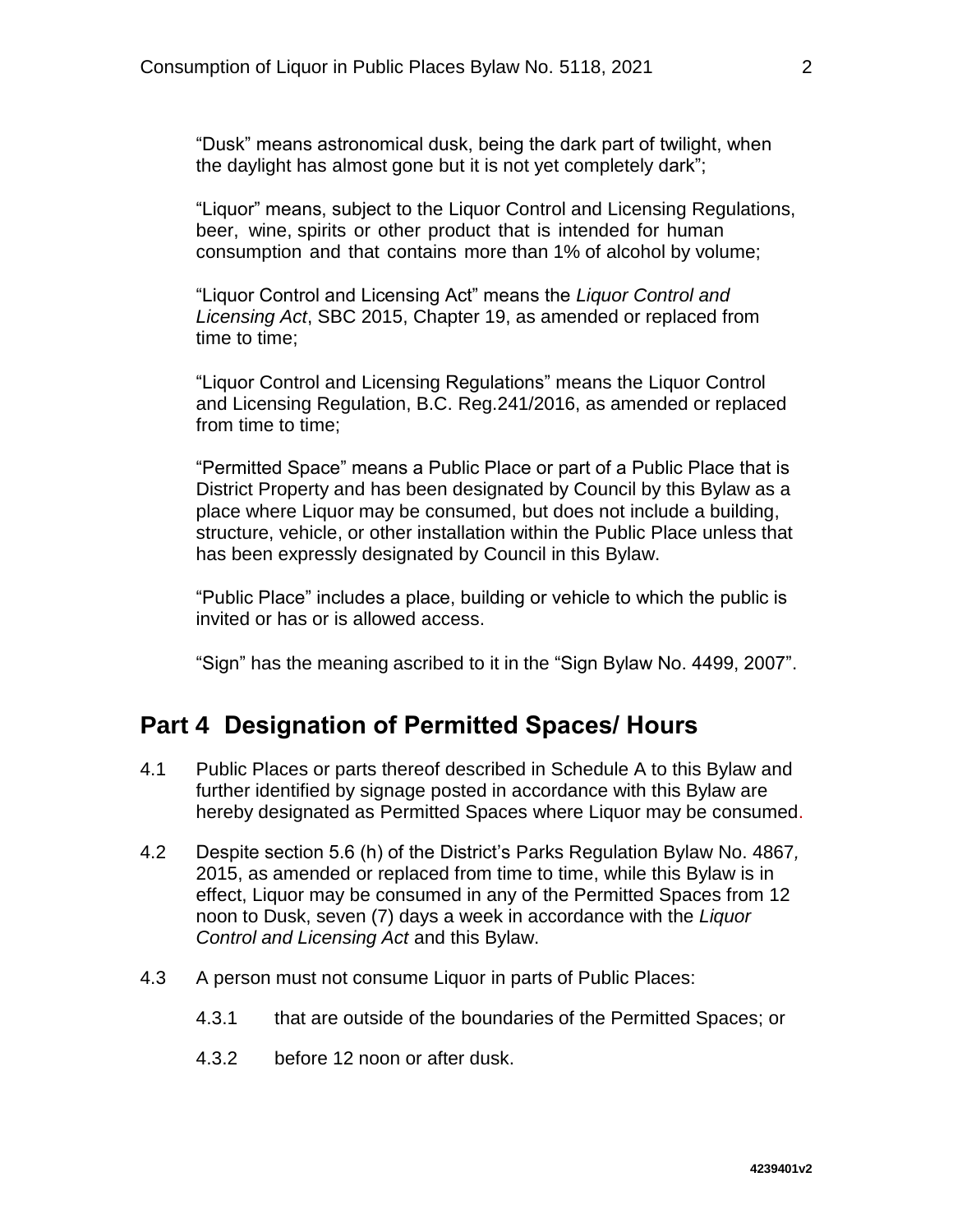### <span id="page-4-0"></span>**Part 5 Sign Specifications**

- 5.1 The Director of Parks, Culture & Community Services or their delegate must post signs setting out the boundaries of each Permitted Space and the hours during which Liquor may be consumed in the Permitted Space.
- 5.2 Signs posted in Permitted Spaces designating where Liquor may be consumed must:
	- 5.2.1 be at least 12 inches by 24 inches in size;
	- 5.2.2 have at least four (4) Signs to designate the boundaries of the Permitted Space;
	- 5.2.3 state the hours that Liquor may be consumed; and
	- 5.2.4 be posted on posts or affixed to other items forming the boundary of the Permitted Space.

### <span id="page-4-1"></span>**Part 6 Offence and Penalty**

- 6.1 Every person who violates a provision of this Bylaw, or who permits, allows or suffers an act or thing to be done, or who neglects to or refrains from doing anything required to be done by a provision of this Bylaw, is guilty of an offence and is liable to the penalties imposed under this Bylaw, and is guilty of a separate offence each day that a violation continues to exist.
- 6.2 A person found guilty of committing an offence is liable:
	- 6.2.1 if proceedings are brought under the *Offence Act*, to pay a maximum fine of \$10,000;
	- 6.2.2 if a bylaw notice is issued under the Bylaw Notice Enforcement Bylaw No. 4368, 2004, as amended or replaced from time to time, to pay a penalty of up to \$500; or
	- 6.2.3 if proceedings are brought under the *Liquor Control and Licensing Act*, to pay a fine to a maximum amount established under that Act or to imprisonment for not more than 6 months, or to both.
- 6.3 This Bylaw may be enforced by any member of the West Vancouver Police Department or by any Bylaw Enforcement Officer appointed by District of West Vancouver Council.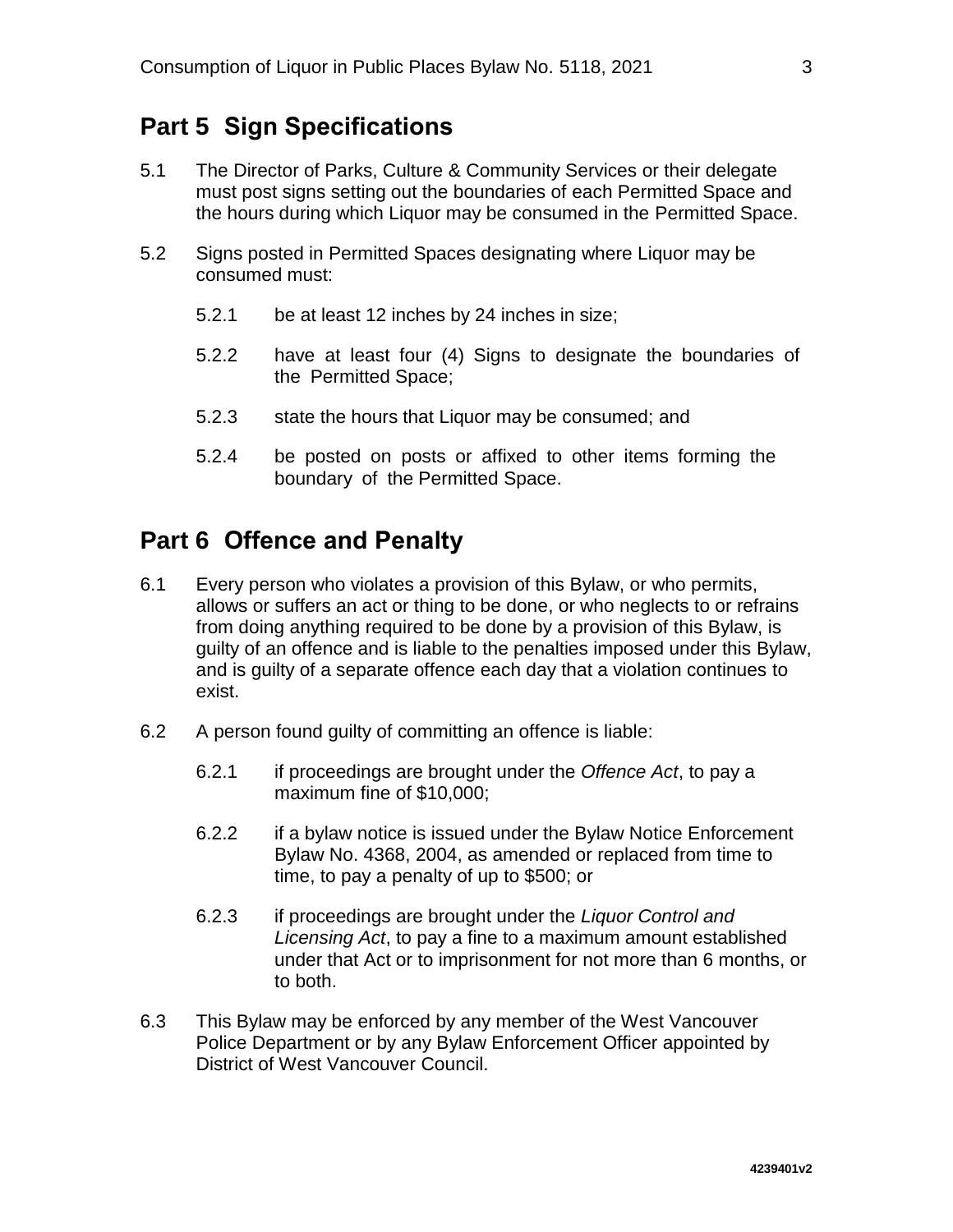### **Schedules**

Schedule A – Map of Millennium Park showing Permitted Space

READ A FIRST TIME on May 10, 2021

READ A SECOND TIME on May 10, 2021

READ A THIRD TIME on May 10, 2021

ADOPTED by the Council on May 31, 2021.

*[Original signed by Mayor]*

Mayor

*[Original signed by Corporate Officer]*

Corporate Officer